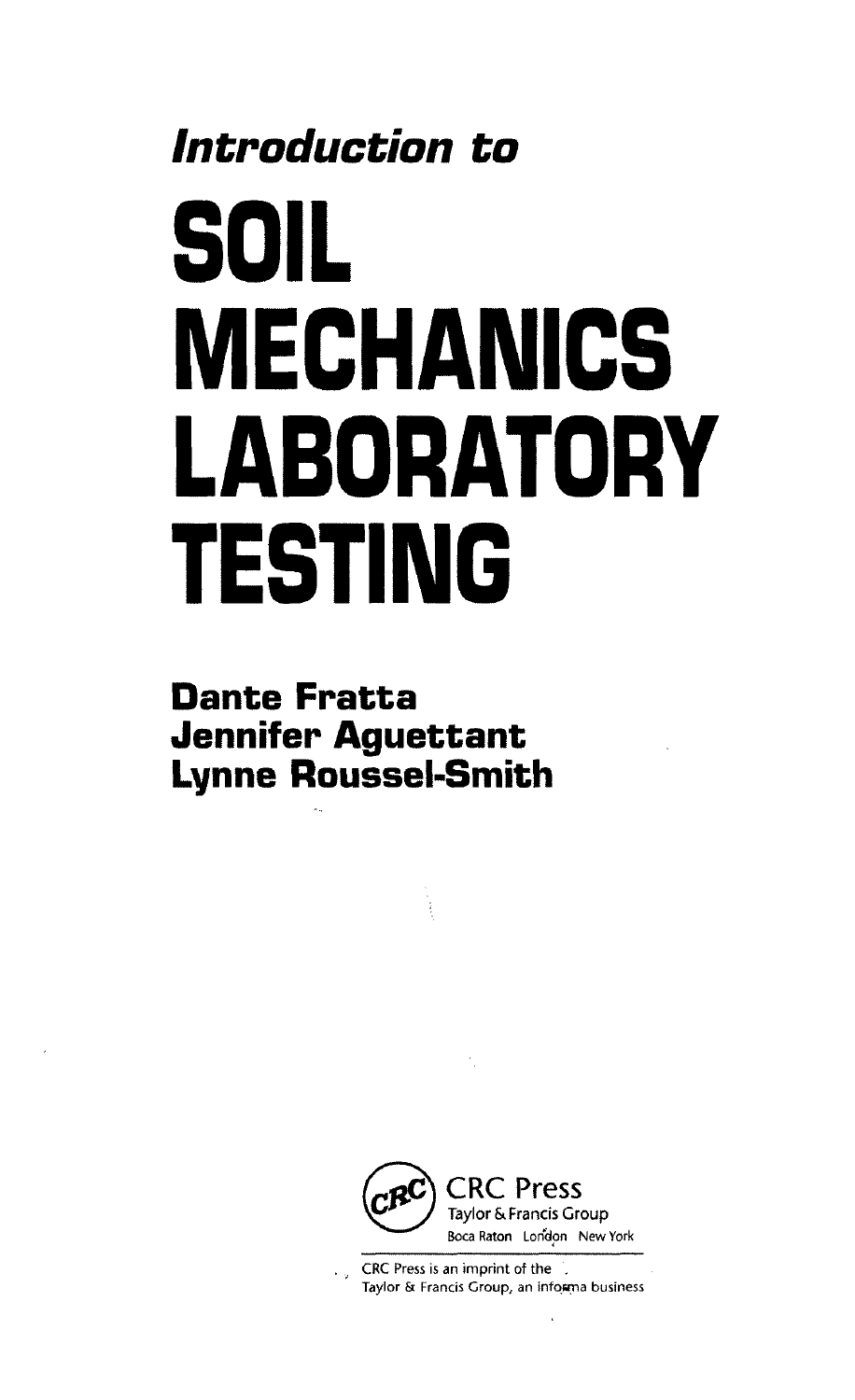## *Table of contents*

 $\mathcal{L}^{\text{max}}_{\text{max}}$  , where  $\mathcal{L}^{\text{max}}_{\text{max}}$ 

|     | Chapter 1 |                                                       |  |  |  |  |  |  |  |
|-----|-----------|-------------------------------------------------------|--|--|--|--|--|--|--|
| 1.1 |           |                                                       |  |  |  |  |  |  |  |
|     | 1.1.1     |                                                       |  |  |  |  |  |  |  |
|     | 1.1.2     |                                                       |  |  |  |  |  |  |  |
|     | 1.1.3     | Shape and mineralogical composition                   |  |  |  |  |  |  |  |
|     |           |                                                       |  |  |  |  |  |  |  |
|     | 1.1.4     |                                                       |  |  |  |  |  |  |  |
|     | 1.1.5     |                                                       |  |  |  |  |  |  |  |
|     | 1.1.6     |                                                       |  |  |  |  |  |  |  |
|     | 1.1.7     |                                                       |  |  |  |  |  |  |  |
|     | 1.1.8     |                                                       |  |  |  |  |  |  |  |
| 1.2 |           |                                                       |  |  |  |  |  |  |  |
|     | 1.2.1     | The importance of proper geotechnical investigation 6 |  |  |  |  |  |  |  |
|     | 1.2.2     |                                                       |  |  |  |  |  |  |  |
|     | 1.2.3     |                                                       |  |  |  |  |  |  |  |
|     |           | 1.2.3.1                                               |  |  |  |  |  |  |  |
|     |           | 1.2.3.2                                               |  |  |  |  |  |  |  |
|     |           | 1.2.3.3                                               |  |  |  |  |  |  |  |
|     |           | 1.2.3.4                                               |  |  |  |  |  |  |  |
|     |           | 1.2.3.5                                               |  |  |  |  |  |  |  |
|     | 1.2.4     |                                                       |  |  |  |  |  |  |  |
|     |           |                                                       |  |  |  |  |  |  |  |
|     | Chapter 2 |                                                       |  |  |  |  |  |  |  |
| 2.1 |           |                                                       |  |  |  |  |  |  |  |
|     | 2.1.1     |                                                       |  |  |  |  |  |  |  |
|     |           | 2.1.1.1 Compilation of typical values for soils27     |  |  |  |  |  |  |  |
|     | 2.1.2     | Water displacement method for the evaluation          |  |  |  |  |  |  |  |
|     |           |                                                       |  |  |  |  |  |  |  |
|     | 2.1.3     | Gravimetric moisture content determination            |  |  |  |  |  |  |  |
|     |           |                                                       |  |  |  |  |  |  |  |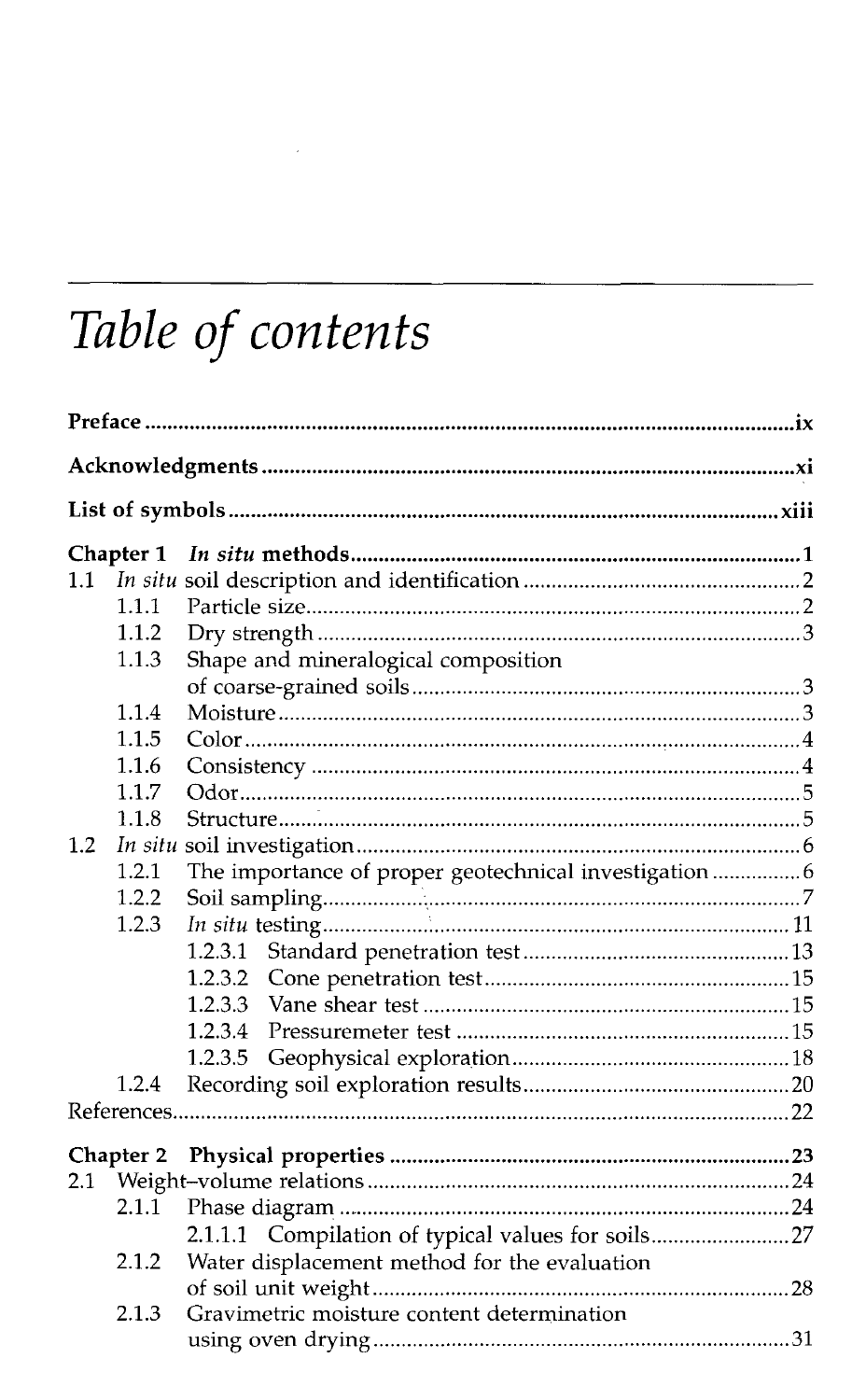|     | 2.1.4     | Alternative gravimetric moisture content                   |  |
|-----|-----------|------------------------------------------------------------|--|
|     |           |                                                            |  |
|     |           | Moisture content determination<br>2.1.4.1                  |  |
|     |           | using microwave oven drying                                |  |
|     |           |                                                            |  |
|     |           | Moisture content determination using<br>2.1.4.2            |  |
|     |           | the calcium carbide gas pressure                           |  |
|     |           |                                                            |  |
|     | 2.1.5     |                                                            |  |
|     | 2.1.6     |                                                            |  |
|     |           |                                                            |  |
|     | Chapter 3 |                                                            |  |
| 3.1 |           |                                                            |  |
|     | 3.1.1     |                                                            |  |
|     | 3.1.2     |                                                            |  |
|     | 3.1.3     |                                                            |  |
| 3.2 |           |                                                            |  |
|     | 3.2.1     |                                                            |  |
|     | 3.2.2     |                                                            |  |
|     | 3.2.3     |                                                            |  |
|     | 3.2.4     |                                                            |  |
|     | 3.2.5     |                                                            |  |
| 3.3 |           |                                                            |  |
|     | 3.3.1     |                                                            |  |
|     | 3.3.2     |                                                            |  |
|     |           |                                                            |  |
| 3.4 |           |                                                            |  |
|     | 3.4.1     |                                                            |  |
|     | 3.4.2     |                                                            |  |
|     | 3.4.3     |                                                            |  |
|     | 3.4.4     |                                                            |  |
|     | 3.4.5     |                                                            |  |
|     | 3.4.6     |                                                            |  |
|     | 3.4.7     |                                                            |  |
|     | 3.4.8     |                                                            |  |
| 3.5 |           |                                                            |  |
|     | 3.5.1     |                                                            |  |
|     | 3.5.2     |                                                            |  |
|     | 3.5.3     |                                                            |  |
|     | 3.5.4     | American Association of State Highway and                  |  |
|     |           | Transportation Officials (AASHTO) classification system 78 |  |
|     | 3.5.5     |                                                            |  |
|     |           |                                                            |  |

 $\mathcal{F}^{\pm}$ 

 $\frac{1}{2}$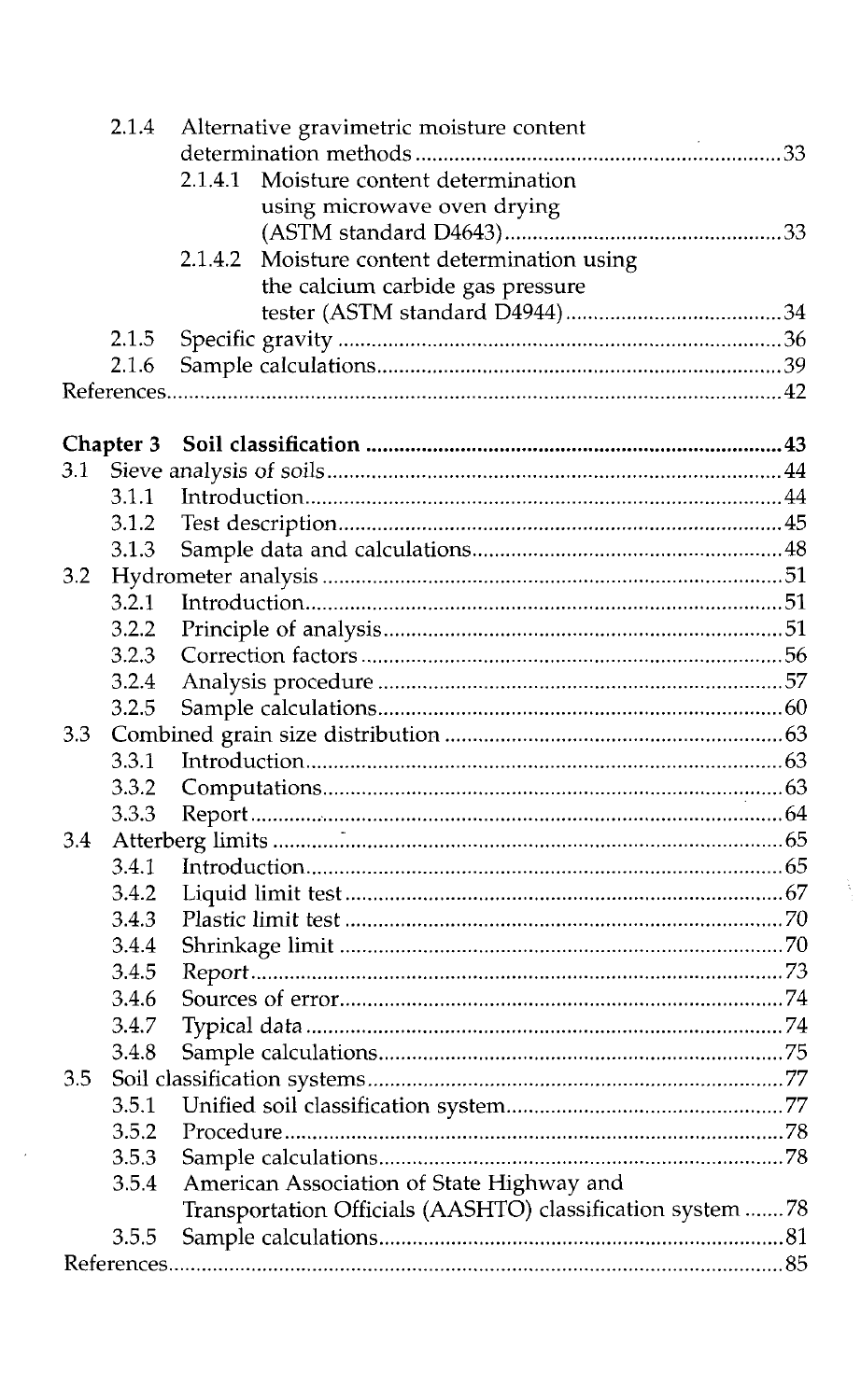|     | Chapter 4 |                                                 |  |
|-----|-----------|-------------------------------------------------|--|
| 4.1 |           |                                                 |  |
|     | 4.1.1     |                                                 |  |
|     | 4.1.2     |                                                 |  |
|     | 4.1.3     |                                                 |  |
| 4.2 |           |                                                 |  |
|     | 4.2.1     |                                                 |  |
|     |           | 4.2.1.1                                         |  |
|     |           | 4.2.1.2                                         |  |
|     |           | 4.2.1.3                                         |  |
|     | 4.2.2     |                                                 |  |
|     | 4.2.3     |                                                 |  |
|     | 4.2.4     |                                                 |  |
|     |           |                                                 |  |
|     | 4.2.5     |                                                 |  |
|     | 4.2.6     |                                                 |  |
|     |           |                                                 |  |
|     | Chapter 5 |                                                 |  |
|     |           | Engineering properties - hydraulic conductivity |  |
| 5.1 |           |                                                 |  |
|     |           |                                                 |  |
|     | 5.1.1     |                                                 |  |
|     | 5.1.2     |                                                 |  |
|     | 5.1.3     |                                                 |  |
|     | 5.1.4     |                                                 |  |
|     | 5.1.5     |                                                 |  |
| 5.2 |           |                                                 |  |
|     | 5.2.1     |                                                 |  |
|     | 5.2.2     |                                                 |  |
|     | 5.2.3     | Determination of geotechnical engineering       |  |
|     |           |                                                 |  |
|     | 5.2.4     |                                                 |  |
|     | 5.2.5     |                                                 |  |
|     | 5.2.6     |                                                 |  |
|     | 5.2.7     |                                                 |  |
|     |           |                                                 |  |
|     |           |                                                 |  |
|     | Chapter 6 | Engineering properties - shear strength 159     |  |
| 6.1 |           |                                                 |  |
|     | 6.1.1     |                                                 |  |
|     | 6.1.2     |                                                 |  |
|     | 6.1.3     |                                                 |  |
|     | 6.1.4     |                                                 |  |
|     | 6.1.5     |                                                 |  |
|     |           | $\sim$                                          |  |

 $\mathcal{L}^{\text{max}}_{\text{max}}$